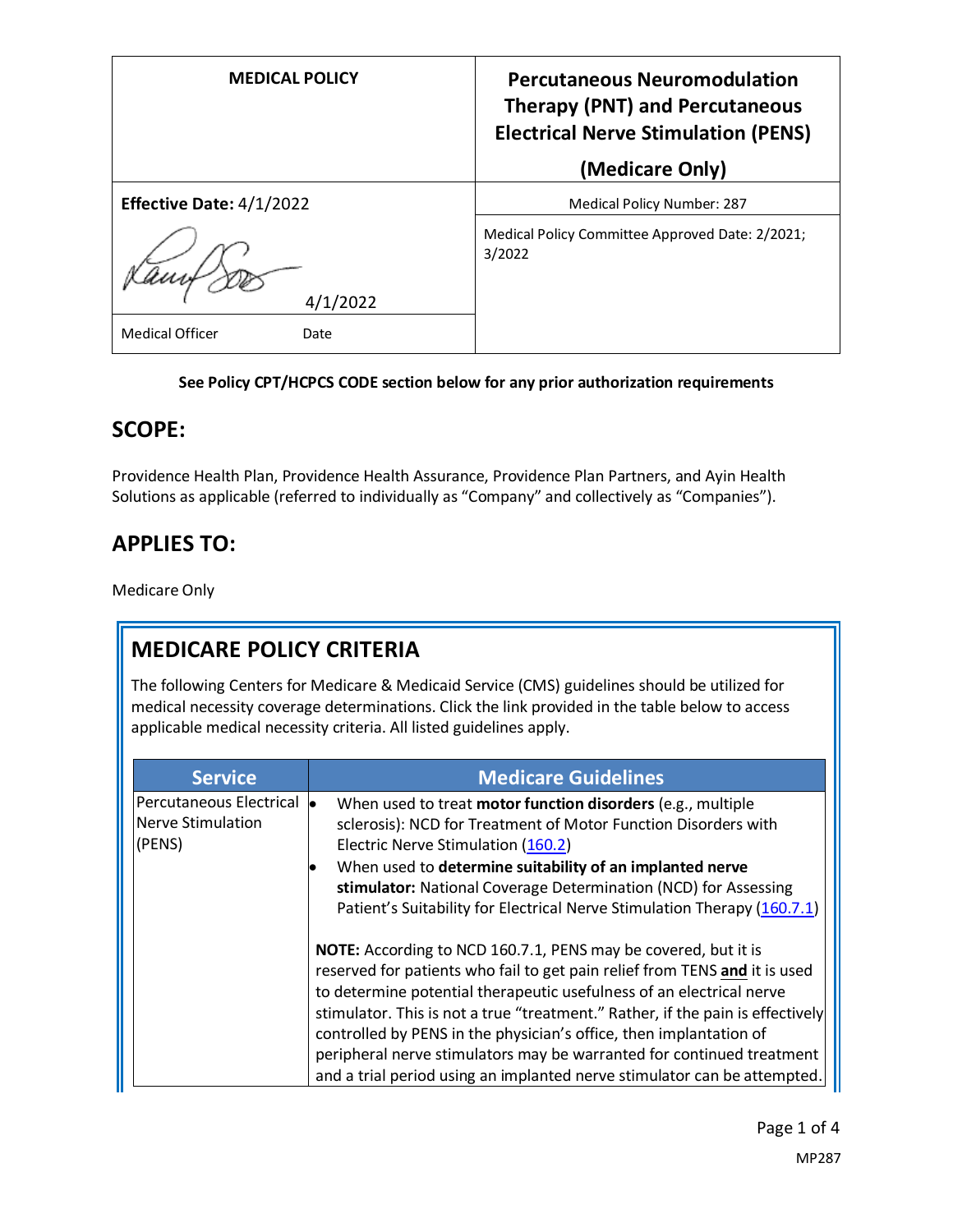### **MEDICAL POLICY Percutaneous Neuromodulation Therapy (PNT) and Percutaneous Electrical Nerve Stimulation (PENS)**

**(Medicare Only)**

See *Policy Guidelines* below for additional treatments of PENS in a physician's office.

*In the absence of a Medicare coverage policy or guidance (e.g., manual, NCD, local coverage determination [LCD] article [LCA], etc.), Medicare guidelines allow a Medicare Advantage Organization (MAO) to make coverage determinations, applying an objective, evidence-based process, based on authoritative evidence. (Medicare Managed Care Manual, Ch. 4, §90.5) Therefore, the commercial medical policy,* **Percutaneous Neuromodulation Therapy (PNT) and Percutaneous Electrical Nerve Stimulation (PENS) (All Lines of Business Except Medicare),** *applies to the following services:*

- Percutaneous Neuromodulation Therapy (PNT)
- Use of PENS *other than* for determining suitability of an implanted nerve stimulator

### **POLICY GUIDELINES**

#### *General*

Percutaneous electrical nerve stimulation (PENS) and percutaneous neuromodulation therapy (PNT) have both as treatments of various conditions, such as low back pain, neck pain, diabetic neuropathy, chronic headache, and surface hyperalgesia. These chronic pain conditions have typically failed other treatments, making the goal of PENS and PNT to relieve this pain.

PENS is similar in concept to transcutaneous electrical nerve stimulation (TENS). Where PENS and TENS differ is that for PENS, needles are inserted either around or immediately adjacent to the nerves serving the painful area and are then stimulated. PENS is generally reserved for patients who fail to get pain relief from TENS.

PNT is an electrical stimulation therapy in which fine filament electrodes are temporarily placed in the deep tissues near the area causing pain.

While some use the terms PENS and PNT interchangeably, PNT differs from PENS in the varying length of the needles and its placement which creates an electrical field that hyperpolarizes C-fibers, thus preventing action potential propagation along the pain pathway.

Examples of devices approved by the US Food and Drug Administration (FDA) include, but may not be limited to, the following:

• The Percutaneous Neuromodulation Therapy™ (Vertis Neurosciences) system (approved in 2002);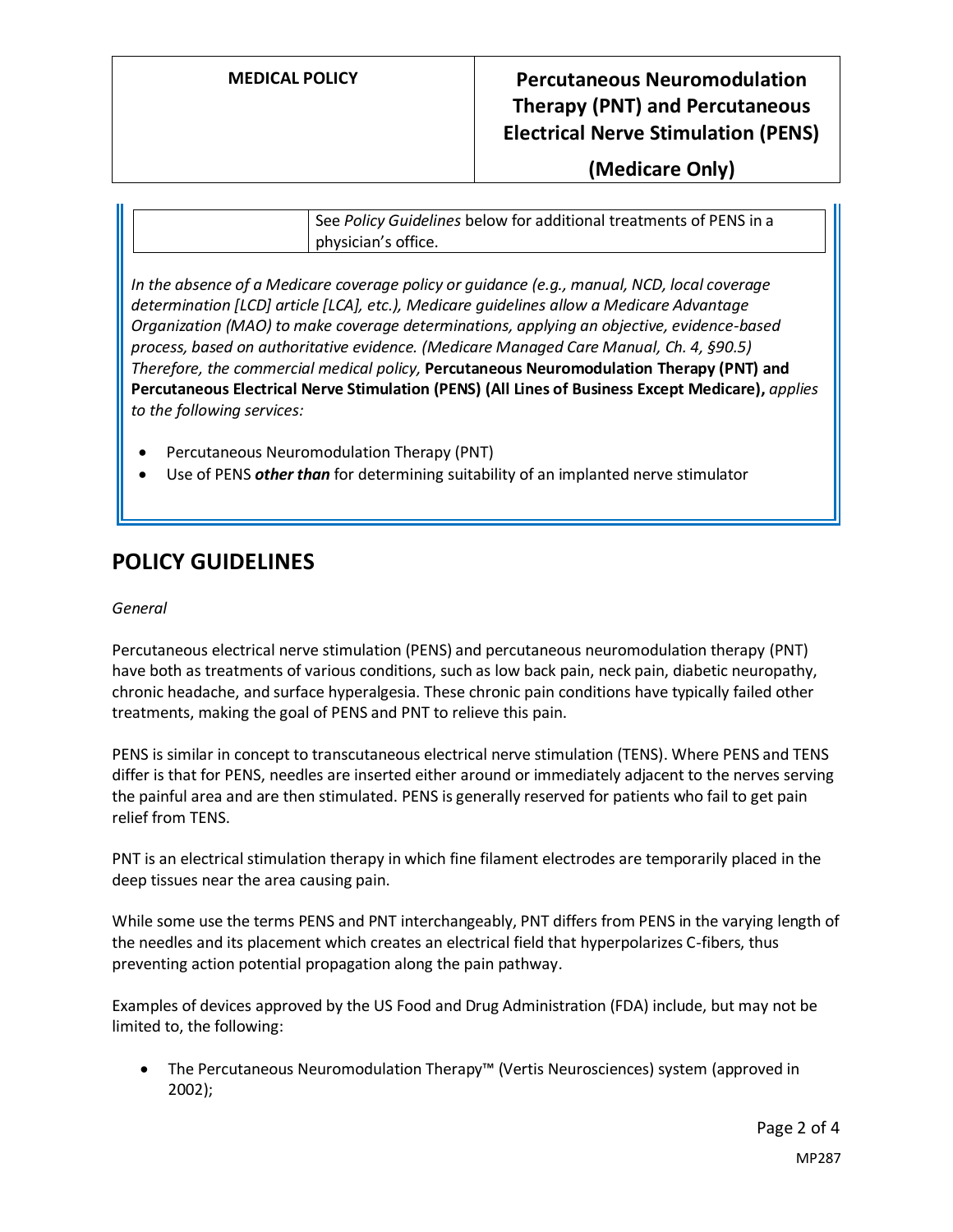**MEDICAL POLICY Percutaneous Neuromodulation Therapy (PNT) and Percutaneous Electrical Nerve Stimulation (PENS)**

**(Medicare Only)**

• The Deepwave® Percutaneous Neuromodulation Pain Therapy System (Biowave Corp.), listing the Vertis Neuromodulation system and a Biowave TENS unit as predicate devices (approved in 2006).

#### *Continued Treatments*

According to Medicare, patients are able to be instructed how to use the electrical stimulation equipment without direct physician supervision. Therefore, ongoing visits to a physician or provider for continued treatment of pain using electrical stimulation is inappropriate and is not covered. *(NCD [160.7.1\)](https://www.cms.gov/medicare-coverage-database/view/ncd.aspx?ncdid=63)*

See Cross References for separate medical policies related to coverage requirements for TENS devices.

### **BILLING GUIDELINES**

There are no specific codes for percutaneous neuromodulation therapy (PNT) or percutaneous nerve stimulation (PENS). Therefore, the appropriate code for claim submission is the unlisted CPT code 64999. CPT codes for percutaneous implantation of neurostimulator electrodes (i.e., 64553-64561, 64590) are not appropriate as these codes represent procedures with percutaneously implanted electrodes that are left in place, rather than percutaneously temporarily inserted needles and wires seen in PENS and PNT.

# **CPT/HCPCS CODES**

|                                                                                               | <b>Medicare Only</b>                     |
|-----------------------------------------------------------------------------------------------|------------------------------------------|
|                                                                                               | <b>Unlisted Codes</b>                    |
| All unlisted codes will be reviewed for medical necessity, correct coding, and pricing at the |                                          |
| claim level. If an unlisted code is billed related to services addressed in this policy then  |                                          |
| prior-authorization is required.                                                              |                                          |
| 64999                                                                                         | Unlisted procedure, nervous system       |
| E1399                                                                                         | Durable medical equipment, miscellaneous |

### **INSTRUCTIONS FOR USE**

Company Medical Policies serve as guidance for the administration of plan benefits. Medical policies do not constitute medical advice nor a guarantee of coverage. Company Medical Policies are reviewed annually and are based upon published, peer-reviewed scientific evidence and evidence-based clinical practice guidelines that are available as of the last policy update. The Companies reserve the right to determine the application of Medical Policies and make revisions to Medical Policies at any time. Providers will be given at least 60-days notice of policy changes that are restrictive in nature.